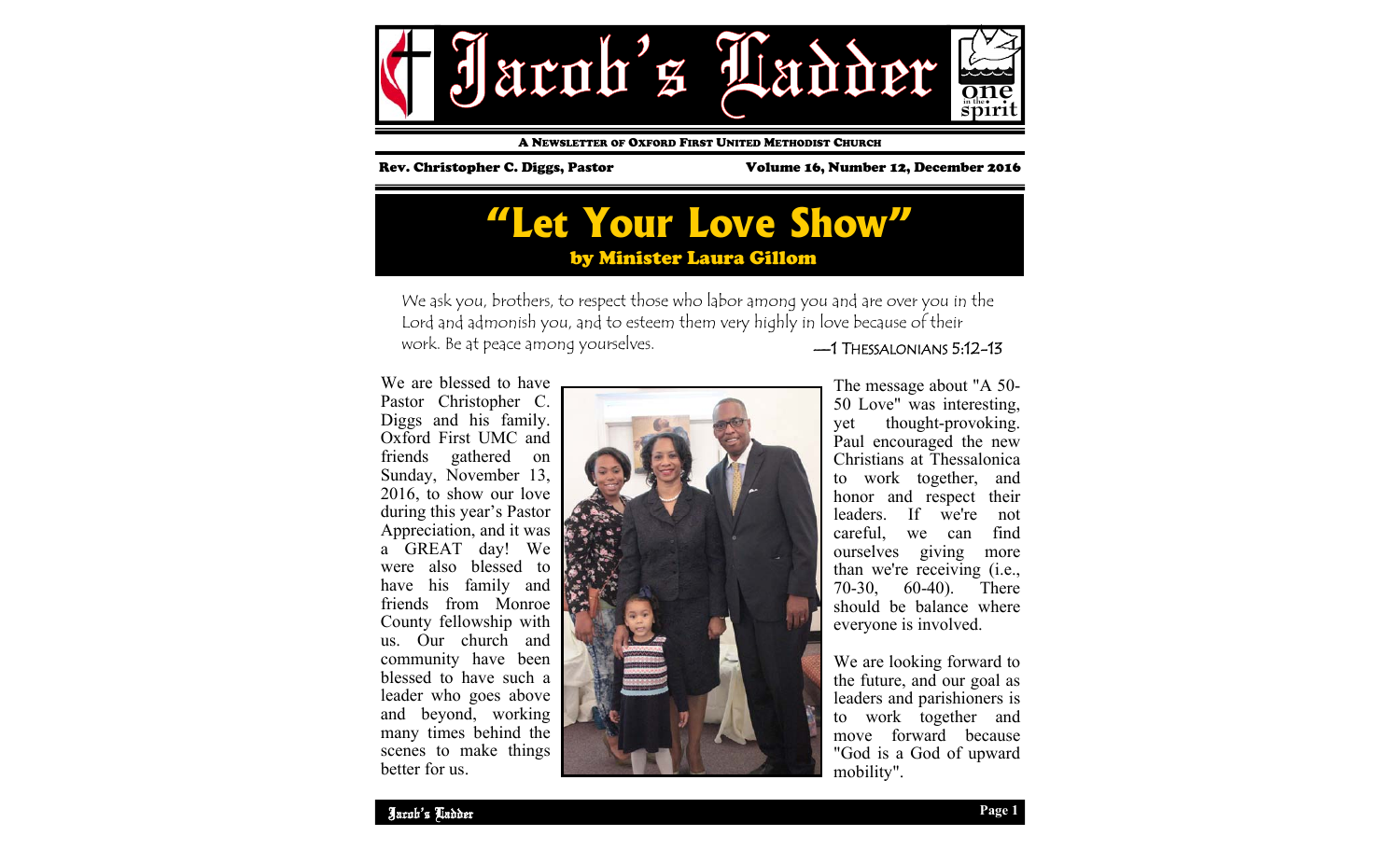# **A Pictorial Review of The Pastor's Appreciation Program**



Jacob's Ladder **Page 2**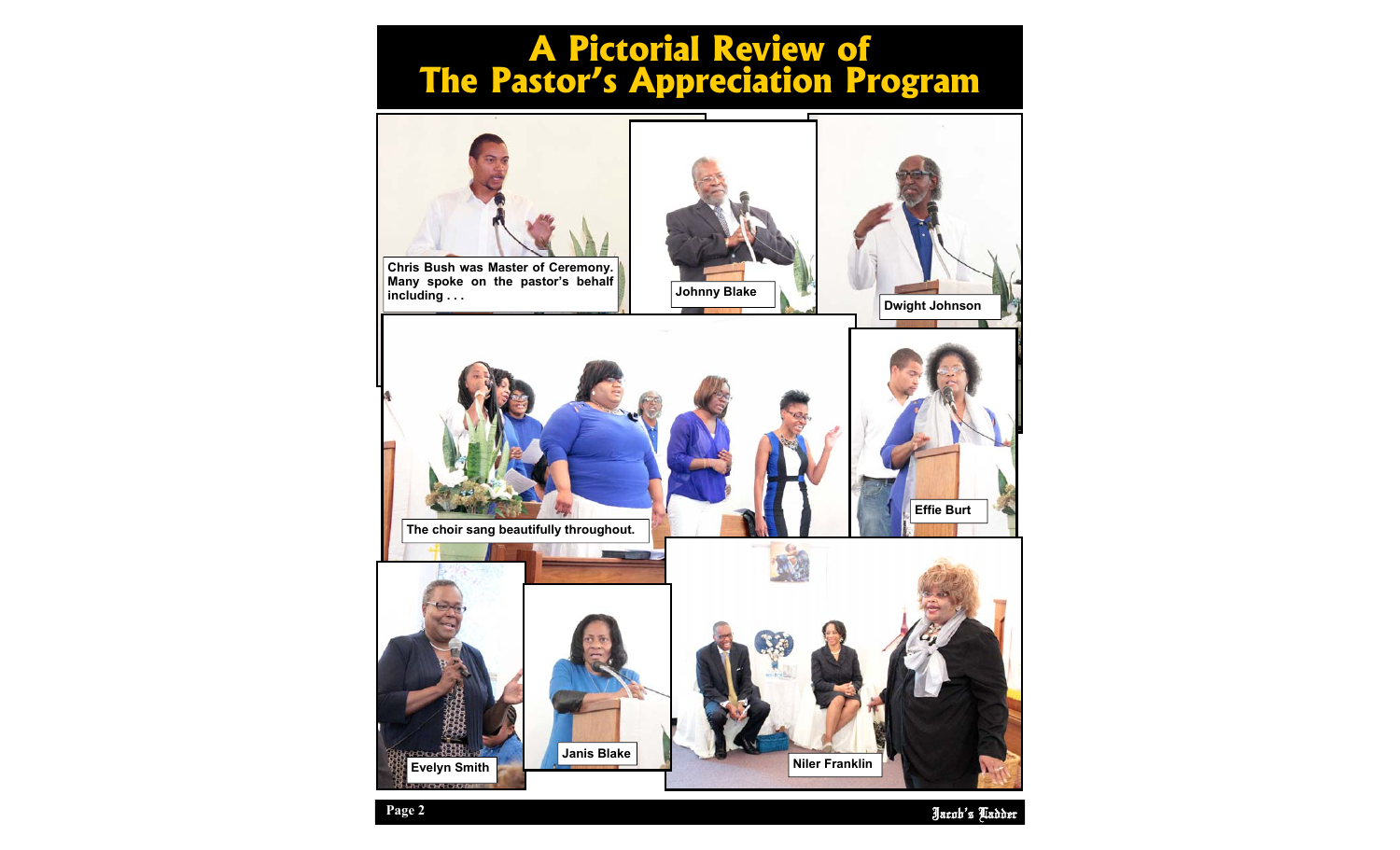